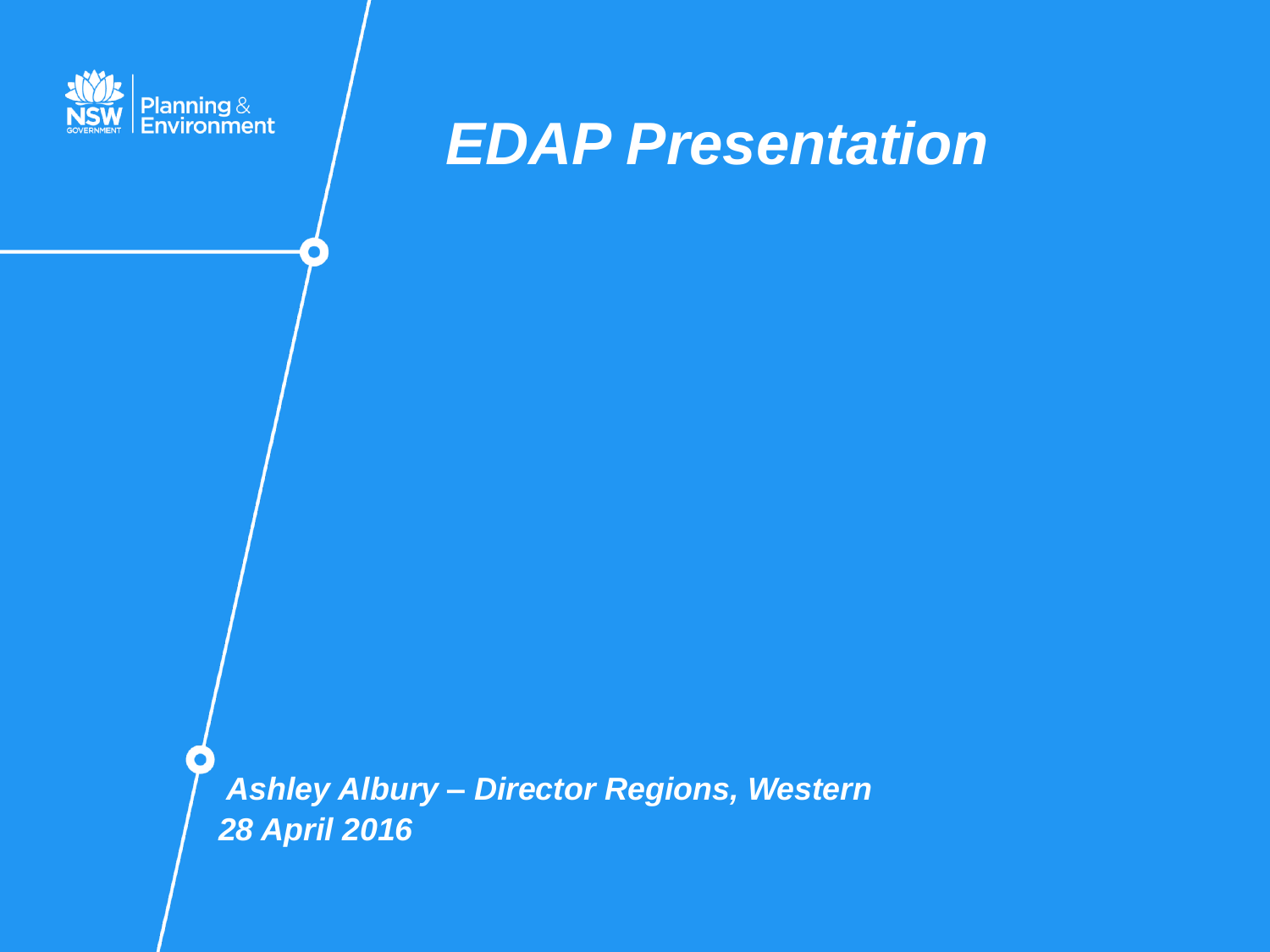## *Regional Office Boundaries*



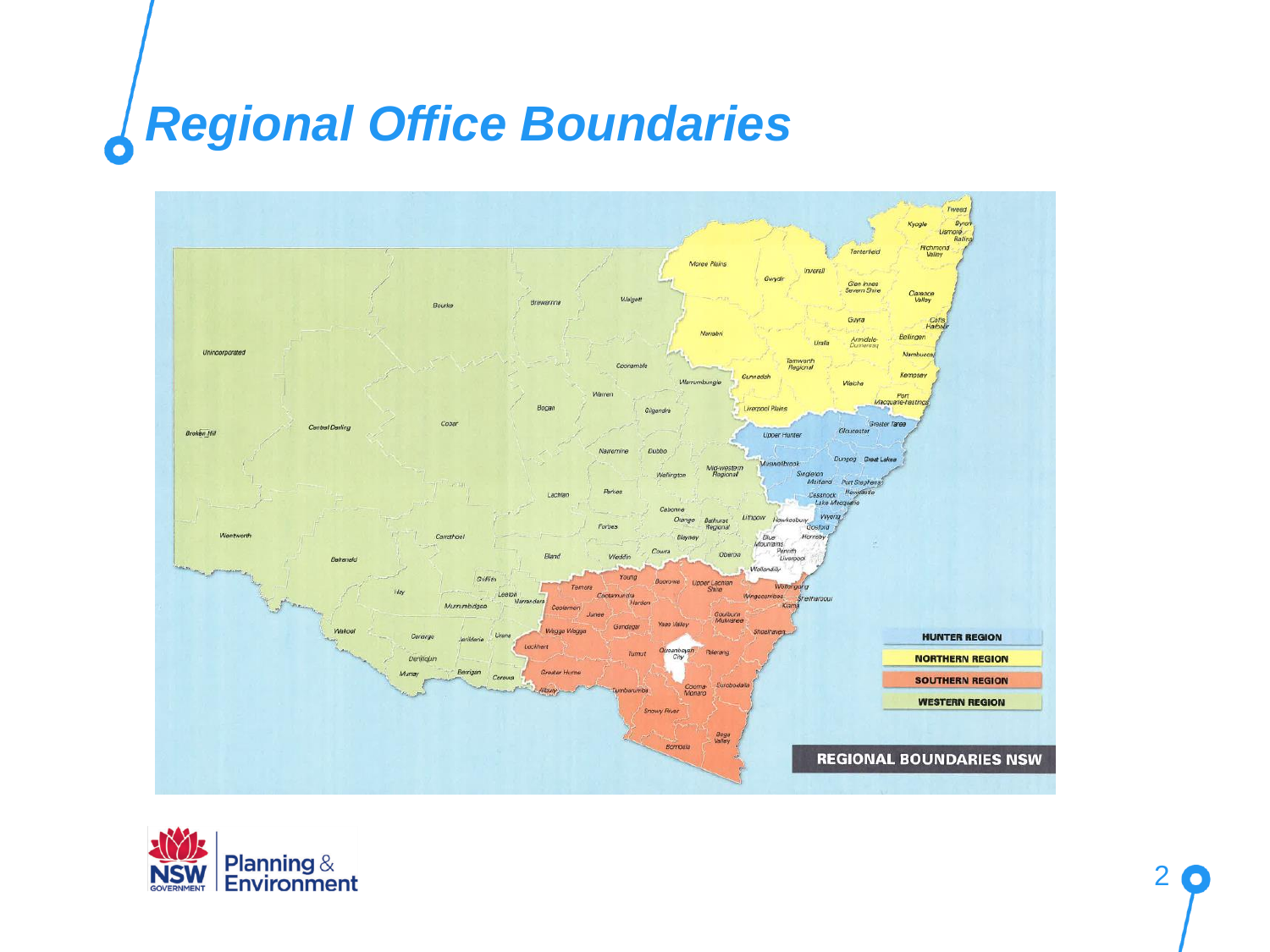



**Year**

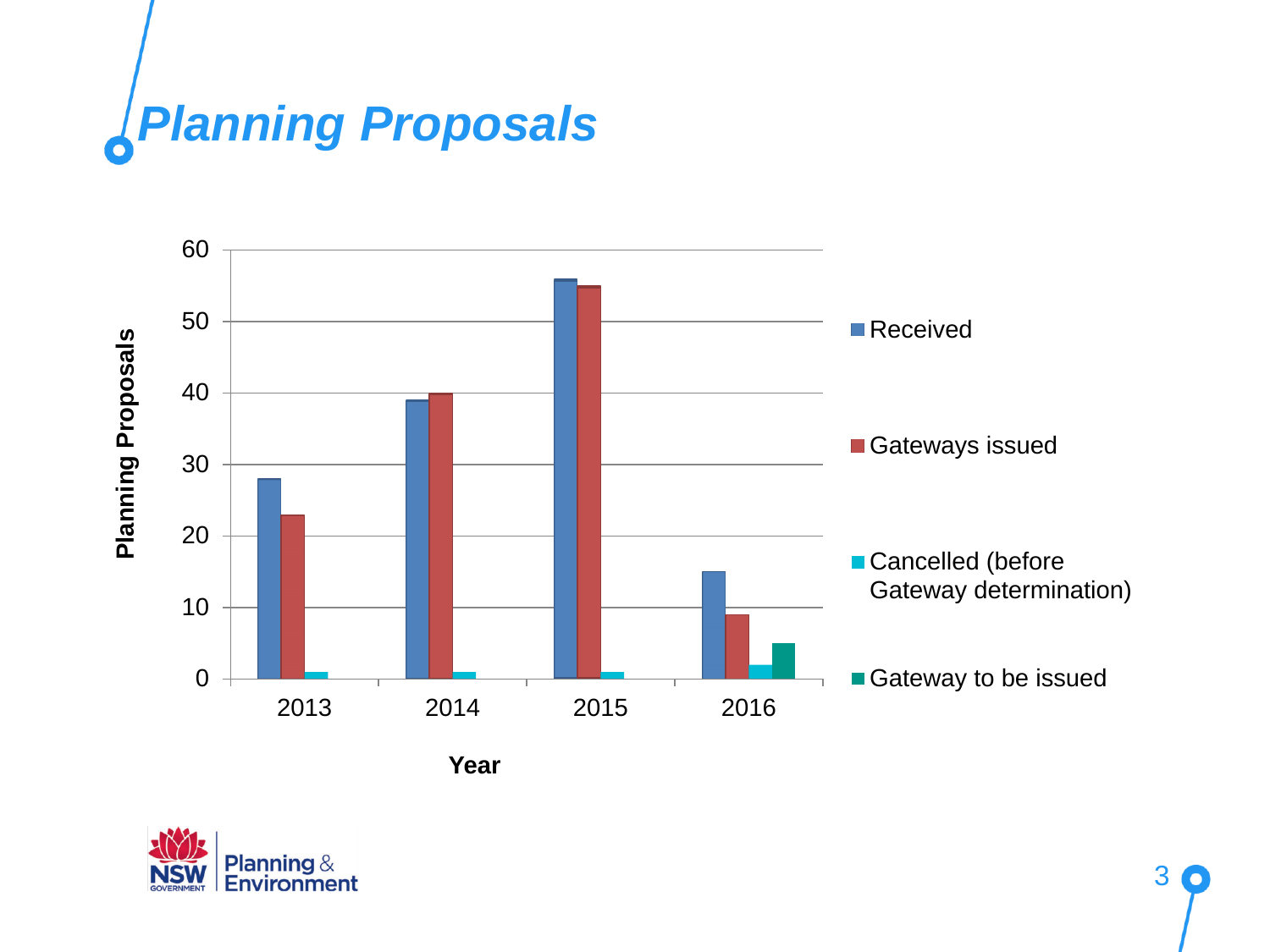

#### **Draft Central West and Orana Regional Plan**





#### **Draft Riverina-Murray Regional Plan**

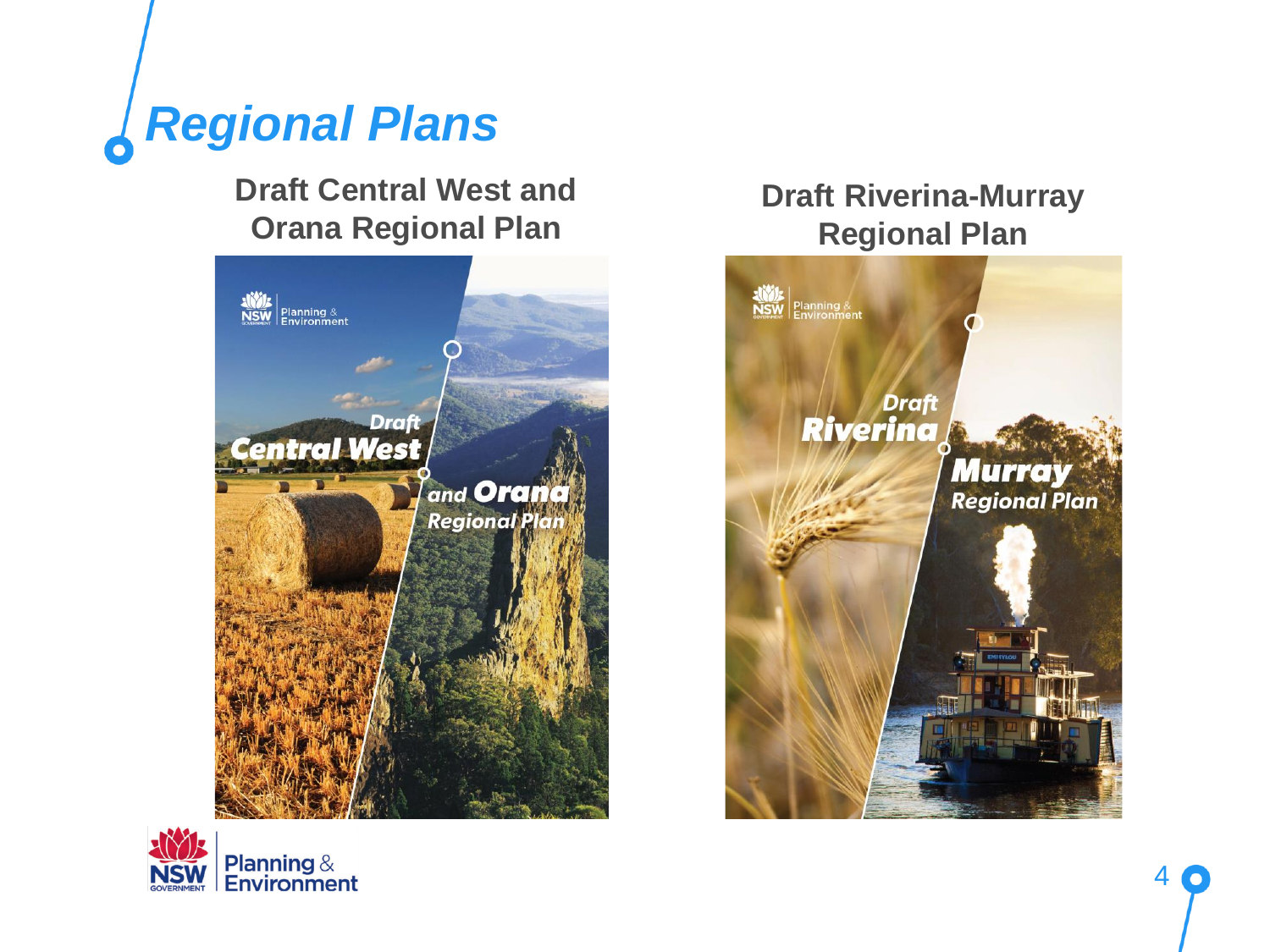

### **Riverina-Murray Central West and Orana RegionRegion**  $-4k$ W SOUTH WALL OF ORANGE RIVERINA - MURRA TABLELANDS<sup>'</sup>

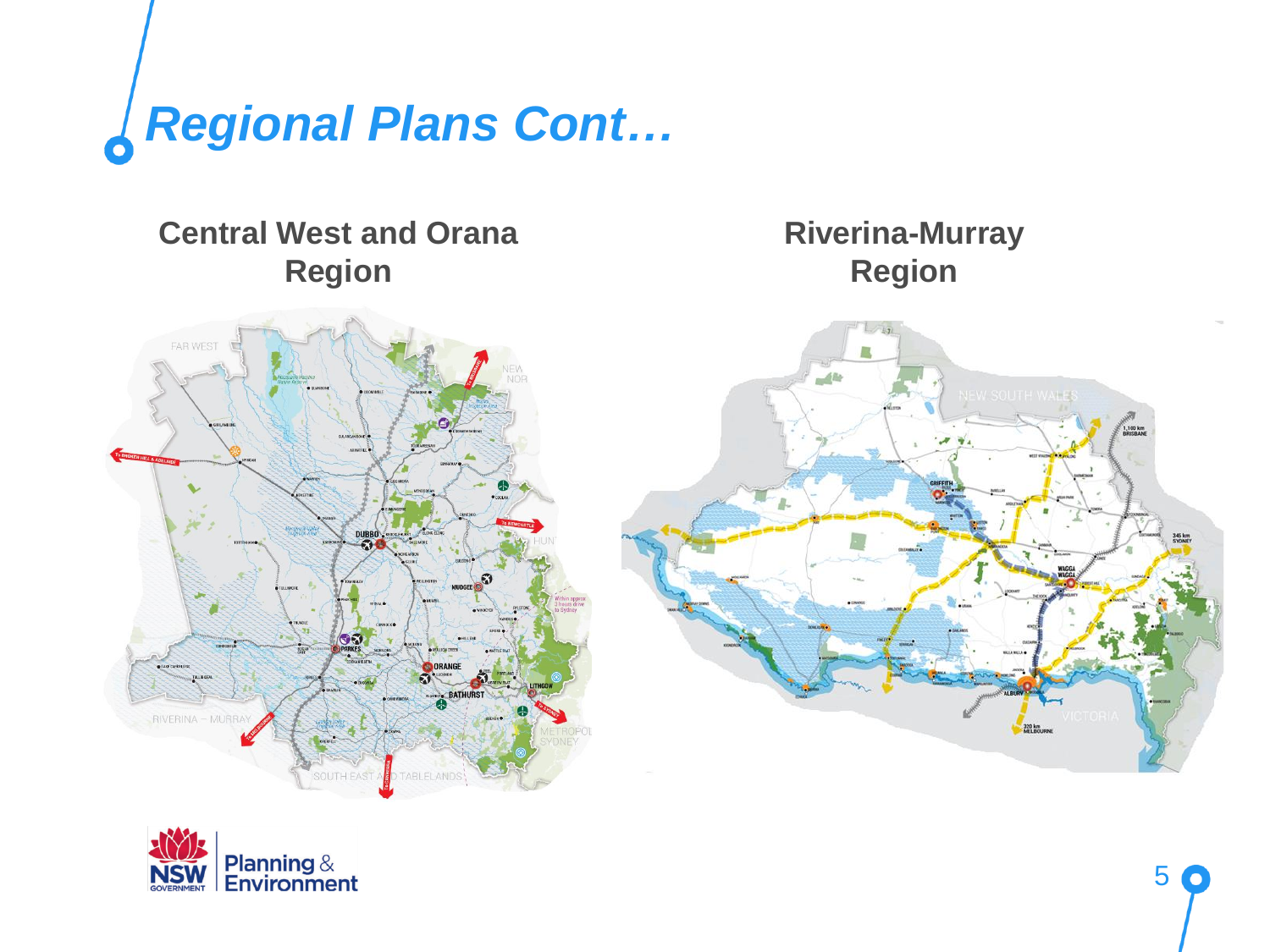



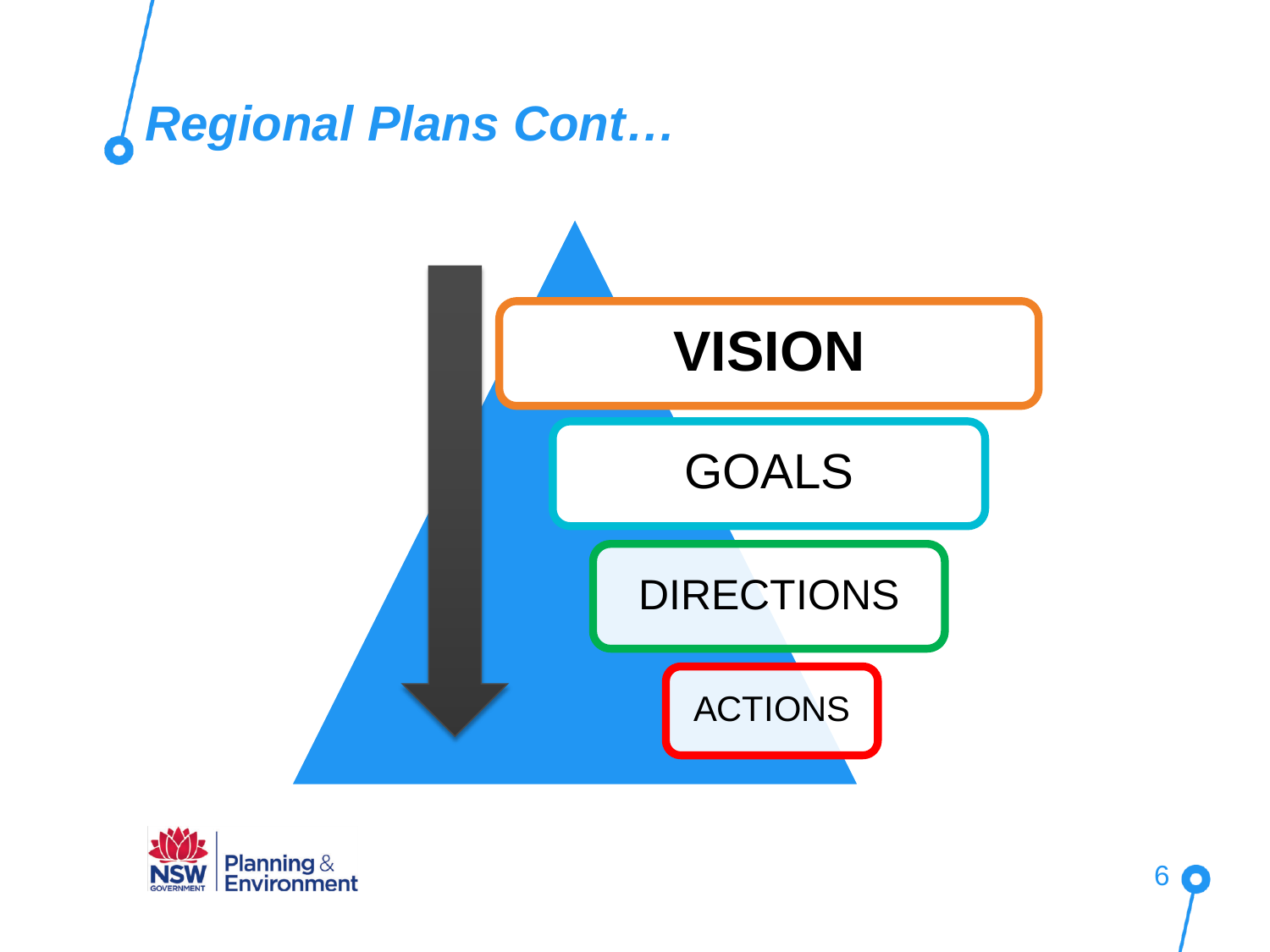# *Regional Plans Cont…*

#### **Draft Central West and Orana Regional Plan**

• Exhibition dates - 4 April 2016 to 4 July 2016

#### **Draft Riverina-Murray Regional Plan**

• Exhibition dates - 21 April 2016 to 21 July 2016

#### **Feedback**

- Electronic submissions via website
- Written submissions sent to:
	- Department of Planning and Environment Western Region PO Box 56
	- Dubbo NSW, 2830
- Email: [westernregion@planning.nsw.gov.au](mailto:westernregion@planning.nsw.gov.au)
- Briefings and information sessions
- Social media: Facebook and Twitter

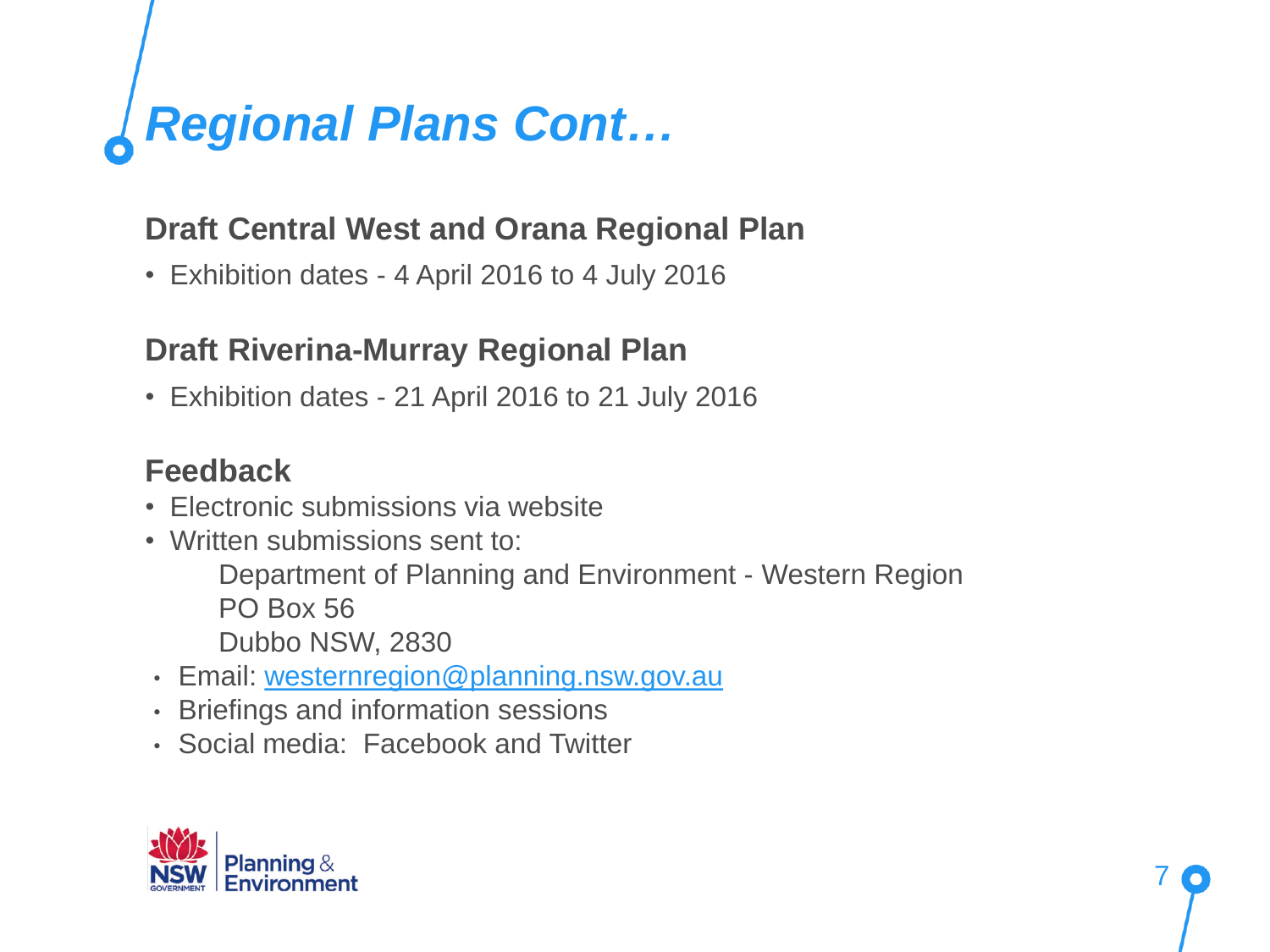# *Draft Inland Code*

- The Draft Inland Complying Development Code (Inland Code) will form part of the overall Code SEPP, as a separate chapter.
- The Inland Code is proposed to apply to all local government areas west of the Great Dividing Range.

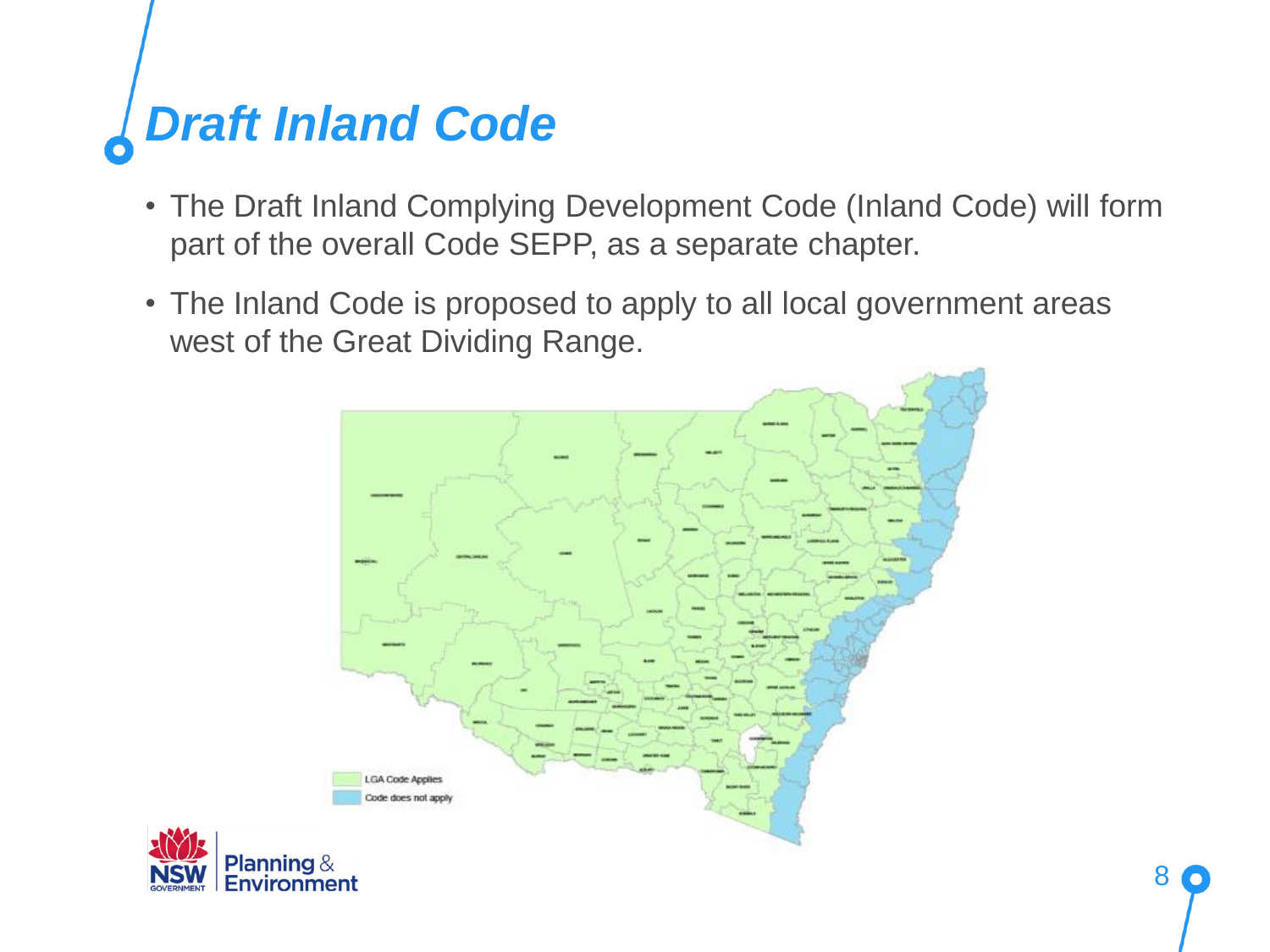# Draft Inland Code Cont...

• Inland Code includes explanatory diagrams



- The dimensions are measured at the lot boundary 2.5m than from that point 40° with
- minimum settapk of 0.0m
- Overall building height = 5.5m max
- Building height plane means a plane projected at an angle of 45° over a site from a
- point measured 2.5m above the side boundary.
- The building must be contained within the plane and comply with referant setbacks as prescribed in this code.

9

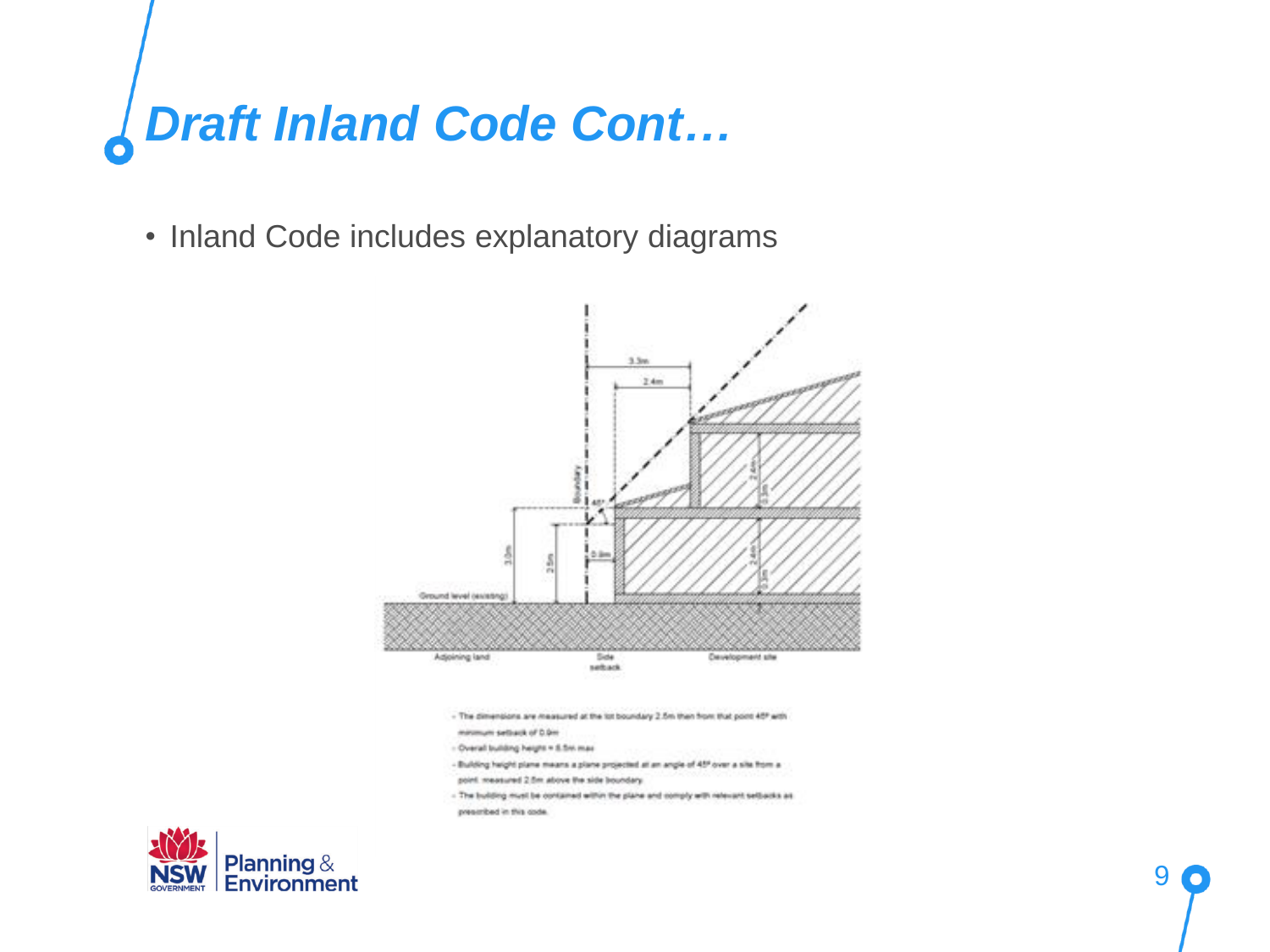## *Draft Inland Code Cont…*

#### **Exhibition dates**

• Wednesday 9 March 2016 to Friday 13 May 2016

#### **Feedback**

• Electronic submissions via website:

[http://planspolicies.planning.nsw.gov.au](http://planspolicies.planning.nsw.gov.au/)

- Written submissions sent to:
	- Department of Planning and Environment
	- GPO Box 39
	- Sydney NSW, 2001
	- Email: [codes@planning.nsw.gov.au](mailto:codes@planning.nsw.gov.au)



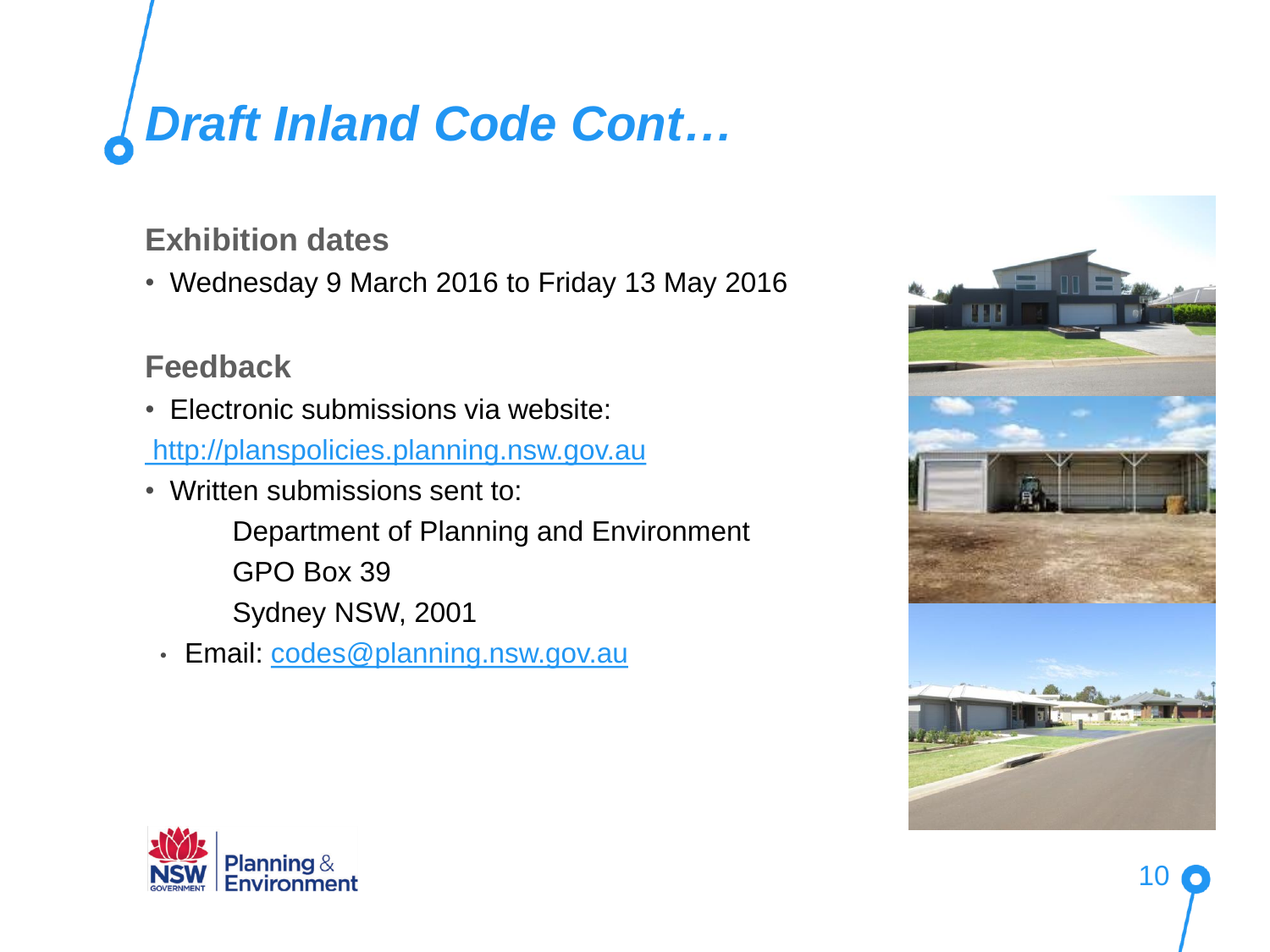# *Other Projects*

- Siding Spring Observatory
- Riverina REP
- Agricultural Industry Study
- Review of Murray River Planning Controls
- Planning Reform Fund
- Economic Opportunities Analysis Riverina-Murray